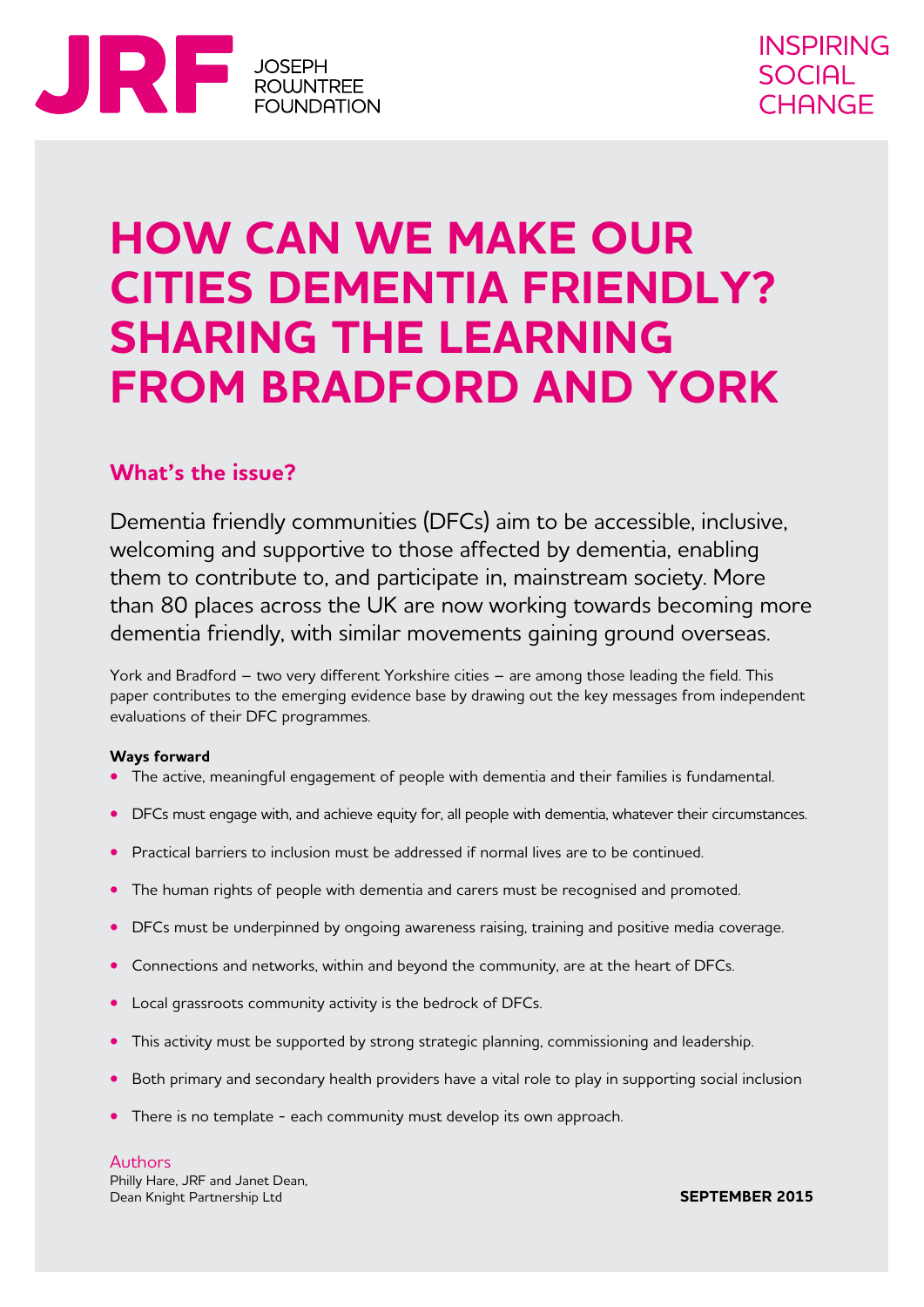# **BACKGROUND**

DFCs have been defined as places *'where people with dementia are understood, respected and supported, and confident they can contribute to community life. In a DFC people will be aware of and understand dementia, and people with dementia will feel included and involved, and have choice and control over their day-to-day lives'* (Alzheimer's Society and Dementia Action Alliance, 2013). The concept developed from the more mature 'age-friendly' movement, which is supported by the World Health Organization.

Over the last decade awareness has grown in the UK of the impact of increasing longevity and the increased prevalence of dementia – by 2025 one million of us may be living with dementia (Alzheimer's Society Dementia, 2014). The National Dementia Strategy (Department of Health ,2009) focused on the growing numbers who will be remaining at home in their communities.

When David Cameron announced that DFCs were one of the three priorities in his Dementia Challenge 2012 (Department of Health, 2012), both York and Bradford DFCs were already up and running. The following year, the Alzheimer's Society outlined the key elements of DFCs, producing guidance and criteria for recognition. Businesses, organisations and services meeting the criteria can display the distinctive forget-me-not logo. By February 2015 more than 80 places across the UK had committed to become DFCs. This movement has been complemented by the creation of a million 'dementia friends' and the engagement of large businesses.

Though DFCs have blossomed quickly into a widespread social movement, the evidence base is underdeveloped. This paper draws on the separate evaluations of the DFC programmes in Bradford and York (Dean, *et al*., 2015a; Dean, *et al*., 2015b).

## **The approaches in York and Bradford**

Bradford district encompasses both urban and rural communities with a rich mixture of ethnic groups and cultures. Economic and social deprivation are likely to compound the experiences of people with dementia who face disadvantage on a number of dimensions ('intersectionality'). It is estimated that more than 5,000 people have dementia (up to 6,000 by 2025).

Bradford had been working to become dementia friendly since 2011, with support from Bradford Council. The local Alzheimer's Society built links with eight local organisations, including Lloyds TSB, the Diocese of Bradford, Bolton Road Gurudwara and a pharmacy, to work on dementia awareness and develop good practice, and also targeted a council ward with a high proportion of older people. Since April 2013 the DFC programme has been jointly supported by Bradford Council and JRF. The jointly funded DFC development officer has a formal target of creating 20 dementia friendly communities (both geographical and communities of interest), alongside initiatives with businesses and service providers.

The work in Bradford developed in different ways, but typically in response to interest from a ward officer, local councillor or a resident with personal experience of dementia. The programme has worked alongside ward officers or other community leaders, and an active core of residents, to identify the priorities. During the life of the programme, Bradford has also established a Dementia Action Alliance (DAA), with a broader focus on engagement across sectors to build awareness of DFCs and encourage organisations to change and adapt their approach to make DFCs a reality. York has a strongly performing modern and mixed economy, and is an internationally recognised centre of excellence for education. Although income levels are relatively high, and there is a good general level of health, there are still inequalities between different parts of the city. In 2014 an estimated 2,700 people were living with dementia in the city and its surrounding villages: this number is expected to rise to 3,200 by 2020.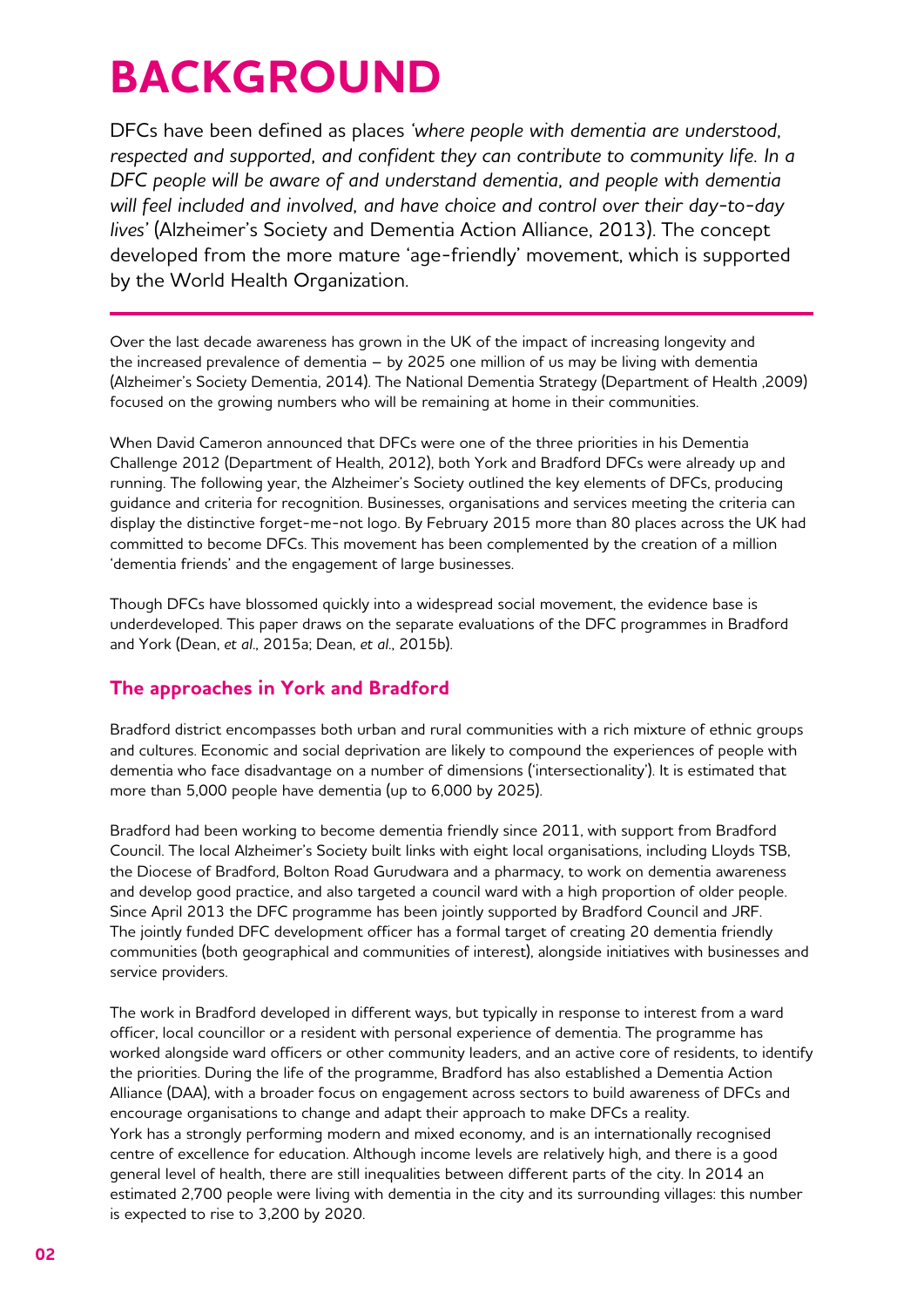The York approach to DFC differs from that in Bradford, with no single overall co-ordinating body and JRF's role more that of facilitator and funder. There have been three distinct but connected strands of work:

- **•** Supporting partners to deliver a dementia friendly York: awareness training funded by City of York Council (CYC), and provided by local organisation Dementia Forward, has been key in securing specific buy-in from organisations across all sectors – as has the establishment of a local DAA to connect all those who are involved or interested.
- **•** The dementia small grants programme: JRF has awarded over 30 small grants worth in total around £130,000 to seed-fund DFC projects ranging from music, art, gardening, cycling and croquet, to a café, a film archive and a youth programme.
- **•** Creating a DFC within JRF/JRHT: as part of demonstrating its commitment to DFCs, JRF and JRHT have embarked on a programme of work to become more dementia friendly as an organisation.

Non-statutory services are mainly provided by two charities. Dementia Forward provides dementia awareness training and, since 2014, has been commissioned by the clinical commissioning group (CCG) and North Yorkshire Partners to provide care navigators, dementia advisors and a dementia café. Selby and York Alzheimer's Society is funded to provide adapted sports activities, Singing for the Brain, Reading Aloud, peer support groups and dementia cafes.

## **Key findings from the evaluations**

#### Engagement and voice

*Key message: The active, meaningful engagement of people with dementia and their families is fundamental. It must be encouraged, resourced and nurtured.*



would encourage<br>people to become **dementia friendly.**<br>The more we know, the more we can understand.

The **dementia education** our staff received was invaluable. It's helped us deliver excellent customer service, not just for people living with dementia, but for all our customers

**Peter Bayliss and Jim Love, Fleetways Taxis**

**Promotional postcard**

In Bradford, a focus group of people with dementia and carers has contributed to the programme from the start, sharing their experiences and offering mutual support and encouragement. The group demonstrates how personal connections help to tackle the impact of a dementia diagnosis, prevent isolation, maintain confidence and skills and contribute to supporting a better quality of life for longer. The more recently established Face it Together group (FIT) is wholly led by people with dementia. FIT has already been involved in a range of activities, including feeding back on signage and accessibility; advising on St. Luke's Hospital refurbishment; planning the Westfield Shopping Centre; and interviewing for Bradford Community Trust and DAA posts.

In York people with dementia have been involved in planning, initiating, implementing and evaluating attempts to create a DFC. Inevitably, several of those involved in the early phases have since died but a new 'core group' of individuals is now involved in the York programme; evaluating bids for funding; auditing physical spaces; making or reviewing films; giving media interviews; writing blogs; speaking at conferences and events. Some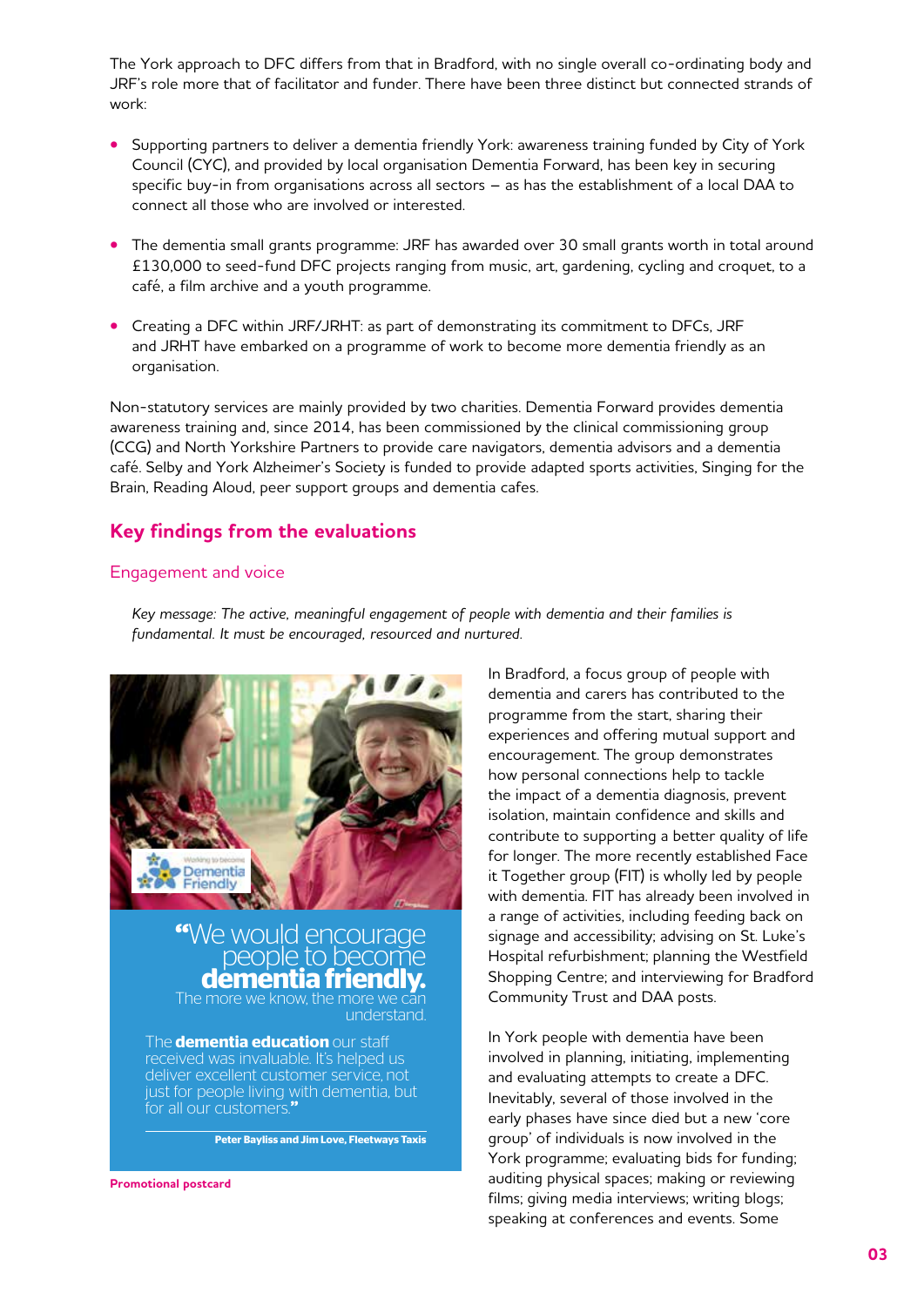have achieved national influence. Blogger Wendy Mitchell (https://whichmeamitoday.wordpress.com) has recently appeared on the BBC 2's Victoria Derbyshire programme. The short JRF film of Peter and Avril Jones in Haxby has been nationally and internationally applauded (https://vimeo.com/9804222436) as has the film and blog about young Annie and her nana Liz (www.youtube.com/watch?v=Ab9eKFb\_tD8).

There are challenges in involving a range of people so that key players are not too heavily relied on or seen as the 'usual suspects'. It has not been easy to make wider connections with people with dementia, especially those who live alone or are from different ethnic or sexuality groups. However there are signs that this is beginning to happen through Minds & Voices (previously York Dementia Forum) which is demonstrating the ability to engage with people who might otherwise not have a voice.

JRF's support for the national network, Dementia Engagement and Empowerment Project (DEEP) (http://dementiavoices.org.uk/) has been vital in enabling people with dementia not only to speak



**Chris Gilliver, a member of the new Bradford FIT group**

out, but to shape and redefine what they mean by DFCs. Those who have done so have played an important role in encouraging others to be open about their dementia – a significant step in widening awareness. Both York Minds & Voices and Bradford FIT are part of the DEEP network, whose members are starting to find a common discourse based on rights.

Despite this progress, it remains a challenge to engage people in actual projects and activities. Small new projects find it hard to go 'cold' into the community, needing time to establish relationships and connect into existing networks and individuals. More consistent use of 'social prescribing' by health staff could do much to encourage involvement in these projects (see The role of health providers below).

Although people with dementia and their carers have influenced both DFC programmes, the next step is to enable and empower them actually to co-create DFCs.

## Equity and diversity

*Key message: DFCs must seek to engage with, and achieve equity for, all people with dementia,*  whatever their economic or social circumstances, ethnicity, gender, age, sexuality or additional *impairments.* 

There are many examples in both York and Bradford DFCs of imaginative approaches to addressing inequity and multiple marginalisation, engaging with different communities of interest, for example black and minority ethnic (BAME) communities; the lesbian, gay, bisexual and trans (LGBT) community; people with learning disabilities, and women.

**BAME communities**: Nationally individuals from BAME communities are more likely to be at greater risk of early onset dementia and vascular dementia: diagnosed late or never; less likely to use dementia services; and poorly represented in referrals to memory assessment and treatment services, compared with the general population. Previous research in Bradford (Rauf, 2011) has identified many reasons why people from South Asian communities find it difficult to engage with support services, including traditional concepts of 'family kinship' and lack of support for (mainly female) carers. Some assessments (particularly memory assessments) are culturally inappropriate, although Bradford Memory Clinic does have an adapted version for the South Asian Community.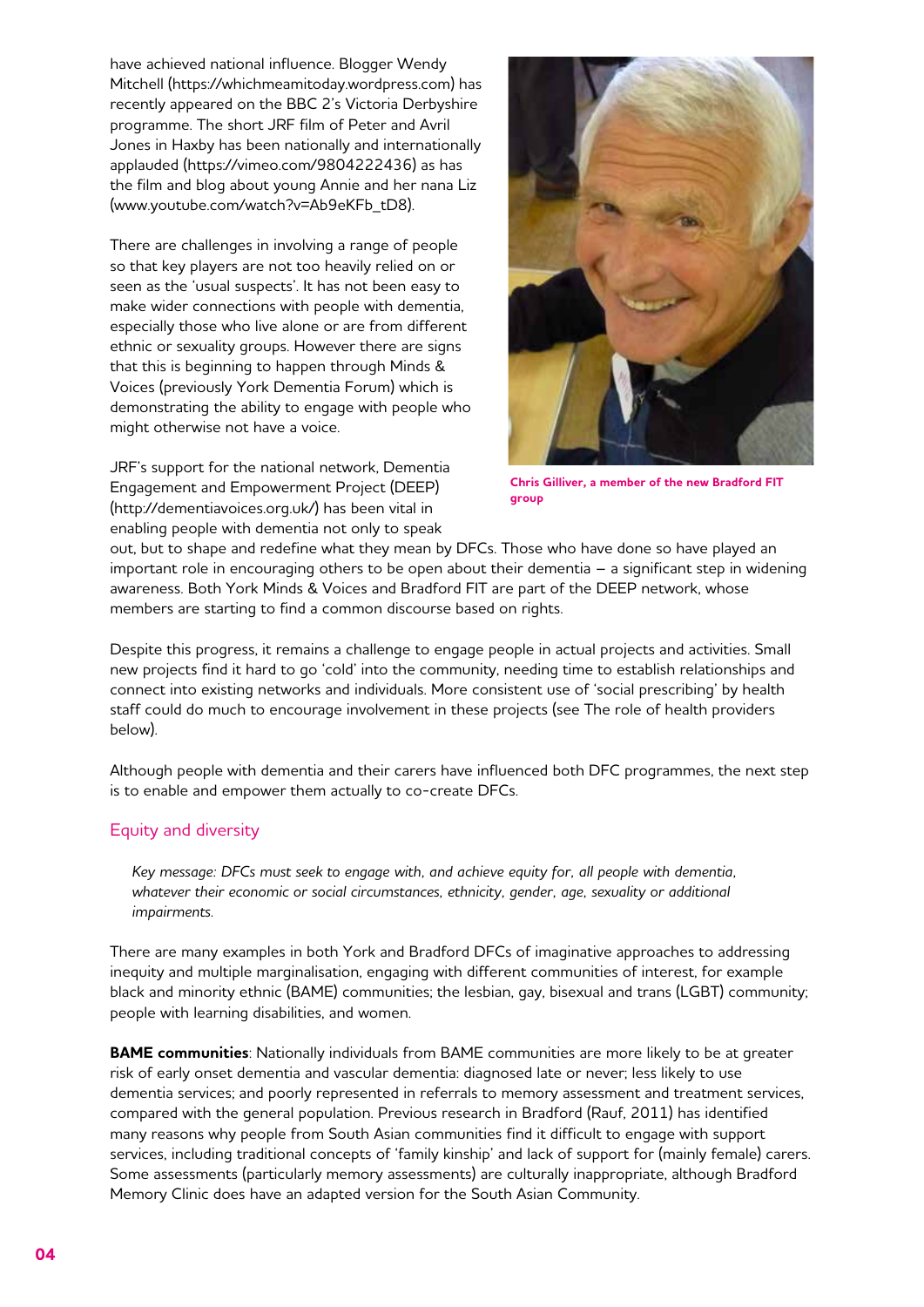Bradford's DFC co-ordinator has engaged with BAME groups, finding common interests and links. The inspiring culturally-specific approach of a local Sikh Gurudwara has been recognised with a national award and Meri Yaadain, a well-established service for older South Asian communities, has engaged positively with the programme. Bradford & District Older People's Alliance (BOPA) and the University of Bradford have also run a series of roadshows for BAME groups, including eastern Europeans. But there is more work to be done, with continuing issues of patchy services, low referrals from Asian GPs and cultural sensitivities in families and communities. Smaller groups and more recent migrants may be overlooked. All these could mean that BAME people find their own community less than dementia friendly.

**Women**: A national conference at York University in November 2014 explored the issue of women and dementia (https://pure.york.ac.uk/portal/en/publications/women-and-dementia%2810854dd4 ad83-477c-a900-1498800d377d%29.html).Women's longer life expectancy increases the prevalence of dementia, and women also care more regularly than men, whether for partners, parents or other relatives, or as paid carers or nurses. Male carers are often supported earlier and with more resources than female carers. Women with dementia may be more isolated because of the reluctance or inability of their (male) carer to network in the way that female carers might. The work done by York-based academics, local dementia activists and creative artists in focusing on women and dementia has created a network of people who can raise awareness of this particular equity issue, and continue to highlight what women might want from a dementia friendly York.

**LGBT community**: The Bradford programme has developed a guide to dementia for people from the LGBT community, with representatives from Equity Partnership's older women's group and the Labyrus Trust, a local group for older lesbians. Equity Partnership has signed up to Bradford DAA with plans for more dementia friendly signage and increased staff awareness. The work has strengthened links, encouraged referrals and led to reciprocal training between Equity Partnership and the Alzheimer's Society. In York there has been less involvement with the LGBT community, in spite of it being a relatively gay-friendly city.

**Learning disability (LD)**: The Bradford programme has worked closely with the LD community, forging contacts with several organisations and Bradford District Care Trust. Issues affecting people with dementia and LD were the main topic at one DAA meeting, with attendance from several LD organisations new to the DAA. Bradford Talking Media, a social enterprise providing information in audio formats, has been working on an easy-read booklet about how to be a friend to someone with dementia. Work with Bradford Ageing LD and Dementia group (BALDAD) identified that family carers of people with LD and dementia are not being offered routine support. Alzheimer's Society Bradford is now supporting the national Dementia Friends programme to adapt sessions by and for people with LD to raise awareness within their communities. In York a relationship with people with LD is emerging through the work of United Response and Krumbs Café, where people with dementia are encouraged to attend and volunteer in an established resource for people with LD.

There is of course much more work to be done in reaching out to those who are multiply marginalised. In York, carers felt that those with co-morbidities such as physical disabilities or sensory loss are illserved, as dementia services did not address the impact of other conditions, and services specialising in other conditions were not dementia friendly. Carers also spoke about the specific experiences of younger people with dementia or those with more unusual forms of dementia (e.g. Pick's disease). It is often difficult to find age-appropriate support or support that can cater for some of the markedly different manifestations of behaviour which can occur with different types of dementia.

## Addressing the practicalities

*Key message: Practical barriers to inclusion must be addressed if normal lives are to be continued.*

Practical issues such as transport, way-finding, safety, keeping fit and carers' needs can restrict participation in everyday life and severely reduce the benefits of DFCs. They must be proactively addressed to achieve maximum engagement and confidence.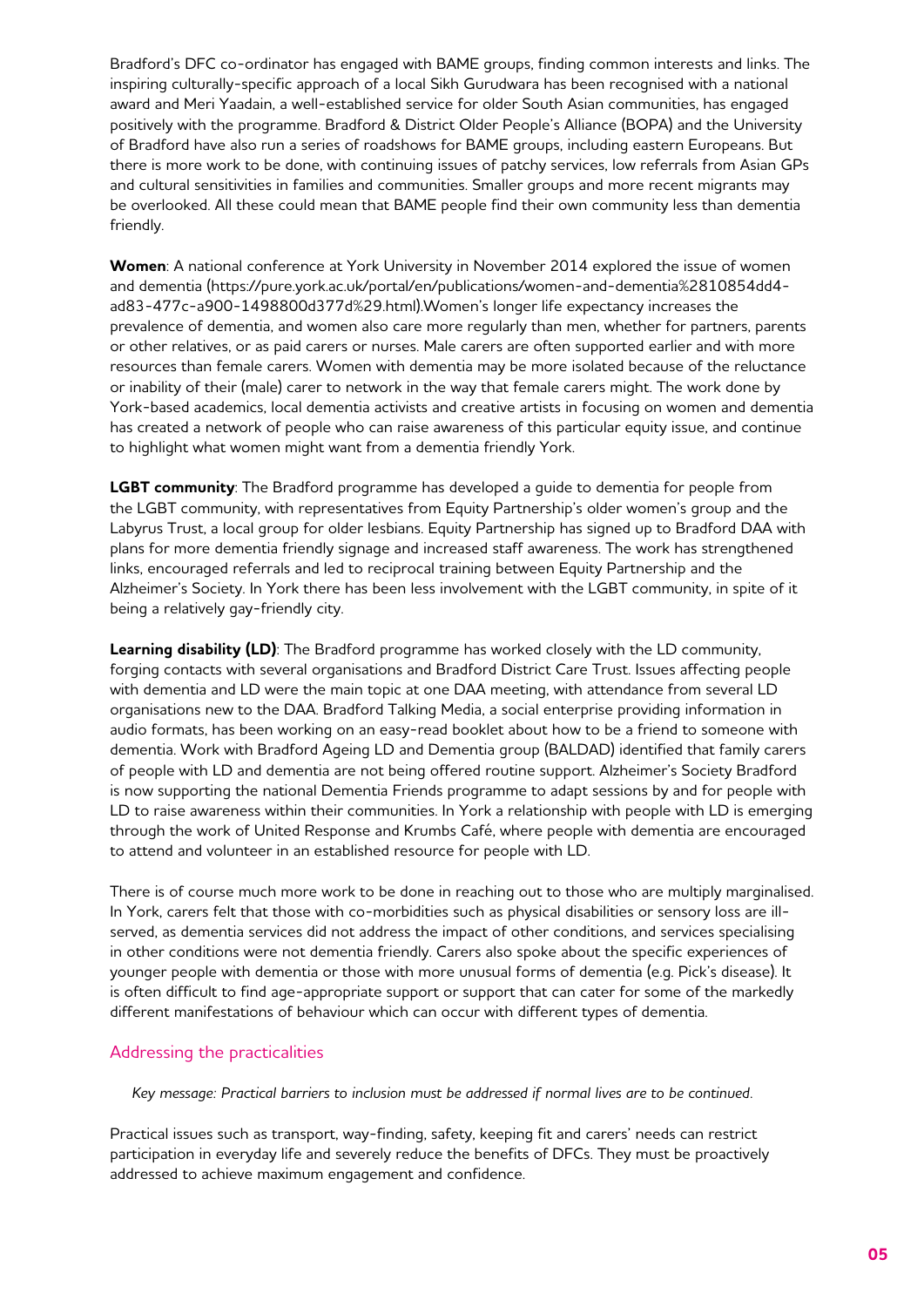Getting about is a persistent problem for people with dementia. The loss of confidence associated with diagnosis and progression of dementia affects a willingness to travel far. Challenges may also include ability to drive or use public transport, affordability, understanding signs and timetables, negotiating complex street patterns or buildings, or sensitivity to traffic noise or crowded places. People with dementia who can afford transport costs, or who have a driving spouse or carer, have more chance of participating. Others may be effectively excluded from joining and attending groups. Those providing activities and services report real challenges in getting people to venues. This is acutely felt in rural communities where transport is infrequent or non-existent.

However there are already some significant achievements. In York, local taxi company Fleetways has arranged dementia awareness training for all its drivers. Ground-breaking work has been pioneered by British Transport Police to raise awareness at stations and providers on the East Coast Main Line. This is rebuilding travel confidence in some people.

However further thought about how to increase access to transport for people with dementia is required, including better advice, shared experience about continuing to drive, access to volunteer transport 'buddies' and more community transport in rural areas. Greater involvement of taxi firms in the DFCs could be a future target for business engagement. Commissioners and partners should systematically address these issues.

Carers often fear that a person with dementia might get lost, and they want practical signage more than dementia friendly stickers. There are indications that commissioners and service providers are starting to address this. For example, CYC took advice from a dementia design expert when refurbishing King's Square, and Minds & Voices has been involved in the redesign of York's signage and way-finding system. The brief for a new community hub includes dementia friendly principles. In Bradford, FIT has advised on the new Westfield Shopping Centre.

Keeping safe is a key issue for people with dementia and a major concern of carers. They consider the roles of police, fire and rescue and banks as very important in DFCs, so there can be a good response to crises such as a missing person, a house fire or financial abuse. A frequent request was for places in shops and cafes where a person with dementia can sit safely while the carer pays for something or tries on clothes. Doorstep sellers and cold callers are also a major cause for concern. North Yorkshire County Council trading standards service is promoting the idea of 'protective neighbouring', which highlights financial abuse as well as criminal scams. It has raised awareness among staff of dementia and doorstep crime and disseminates learning across other local authorities.

Keeping physically fit is crucial for those affected by dementia. CYC sports and leisure services has identified activities which are particularly suitable for older people, and has led a programme of awareness raising, with materials to help coaches work in an inclusive way with people with dementia. Carer support is an integral part of what makes a DFC, and although many couples enjoy being together, carers often do want and need time to themselves. The Bradford programme facilitates this by supporting people with dementia on their own, and encouraging parallel groups of carers. DFCs demand appropriate support for carers, including those in employment and with their own personal needs, so they can provide the most relevant support for their person with dementia. However support for carers was still felt to be less consistently available than it ought to be, and there is more to be done to understand and respond to their needs – and in particular for support in a crisis.

#### Rights and wellbeing

*Key message: The human rights of people with dementia and of carers must be recognised and promoted if real inclusion is to be achieved.* 

The themes discussed in the previous sections – engagement and voice, equity and diversity, and practical barriers – are all underpinned by the common issue of rights. Yet the discourse about the rights of people with dementia – and specifically in relation to the DFC movement – is only just beginning. There is evidence that some decision-makers do not accept that people with dementia have the same rights as others to the removal of discriminatory barriers. Planning controls, building design, access and transport often effectively exclude people with dementia from participating in mainstream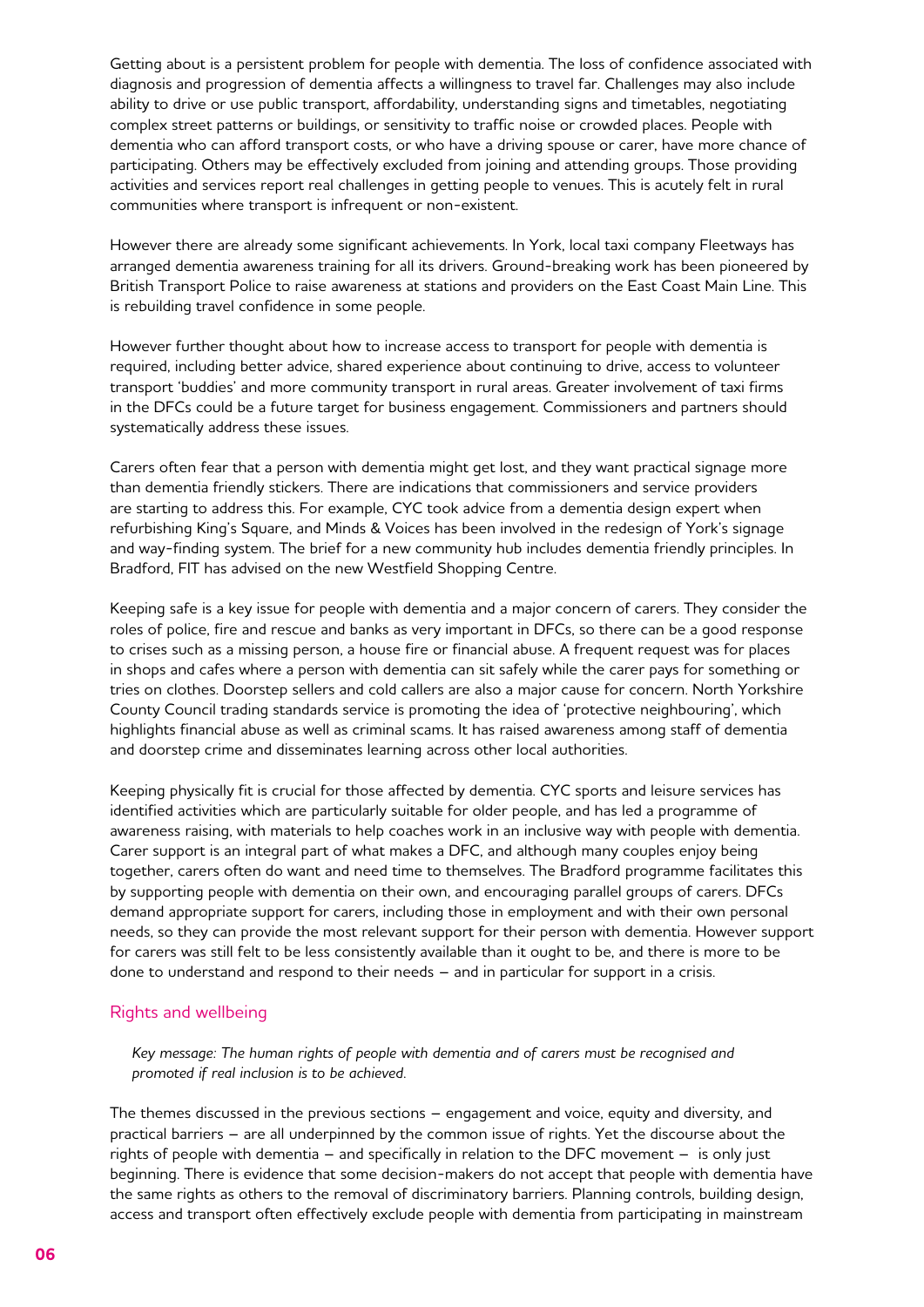society. Assessments of need should take account of psychological, social and economic circumstances as well as health and care needs, and organisations need to consider how to use relevant legislation – and in particular the Equality Act and the Care Act – to protect the rights of people with dementia to engage in community life.

With the emergence of the new FIT and Minds & Voices groups, there is the potential for people with dementia in Bradford and York to highlight their rights to live in a DFC. Other rights movements and campaigns have much to offer people with dementia, including experiences of legislative change (as enshrined in the Equality Act for example) as well as changes in social awareness (such as Age UK's work on ageing, and the Time to Change campaign on mental health).The real goal for the future must be a level of awareness and adjustment in communities which is similar to that achieved for people with physical disabilities.

## Awareness raising and training

*Key message: Ongoing awareness raising, training and positive media coverage are fundamental to DFCs.*

There has been a strong emphasis on raising awareness and influencing businesses and organisations to become more dementia friendly. This has been energetically addressed and largely successful. In Bradford an additional co-ordinator has been appointed to specifically work in this area. In York, Dementia Forward, funded by CYC, delivered over 70 education sessions to more than 3,000 attendees. These inputs have created a core awareness among a diverse range of organisations, including ambulance services, coach companies, legal firms and shops. Though many have been very willing to be involved, it continues to be challenging to engage businesses.

Work with commercial organisations has also had regional and national influence. The Co-op stores in Bradford, for example, have influenced the Co-op funeral services and the broader Co-operative organisation, through a video (of its work www.youtube.com/watch?v=m19cXnWi59k). Local banks have connected to national initiatives developed through the DAA. In both cities, Solicitors for the Elderly offer free guidance and action on Lasting Powers of Attorney.



**The launch of Inspired Youth's project 'A Story like Ours' in York**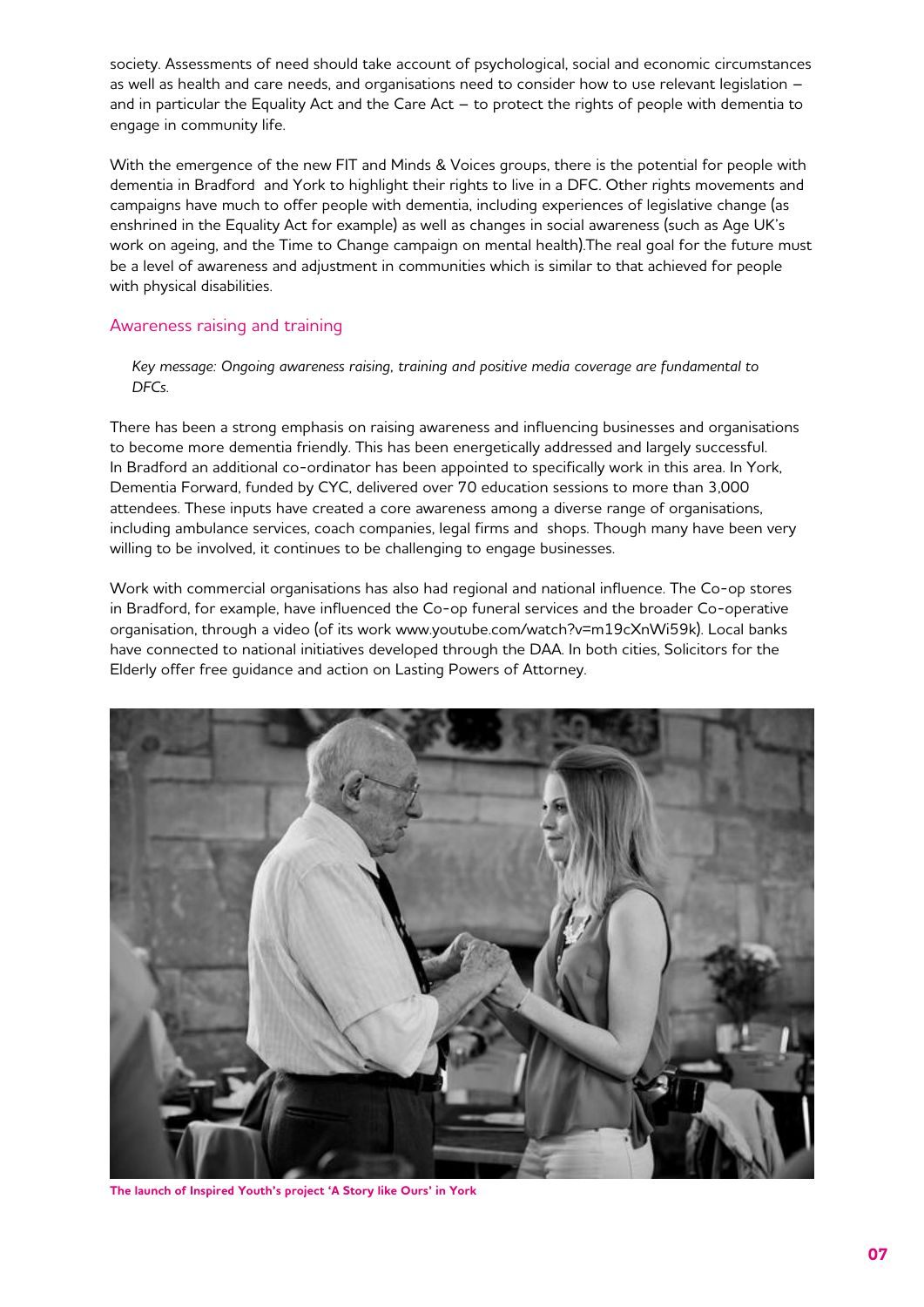In some places there is now definitely better awareness and understanding of DFCs, with more actual willingness to help and a 'can do' attitude in shops and businesses. The impact of the Dementia Friends Programme has been high, with people recognising the 'working to become dementia friendly' stickers. City of York councillors have demonstrated commitment by becoming dementia friends and including the logo on their emails.

York's love of the arts has opened up many opportunities to raise awareness. Examples include a very successful annual concert; the listing of Dear Dementia by a local author (Donaghy, 2014) in the national Reading Well Books on Prescription scheme, and a play by the Real People Theatre Company. The Yorkshire Film Archive's Memory Bank has been applied very successfully in a wide variety of community and residential care settings.

York has also been particularly ambitious and creative in its intergenerational work. Pupils based videos and plays on face-to-face meetings with people with dementia, and at the Harmony Café in a local church, York University students offer musical entertainment and social activities every month for people with dementia, their friends and families. In partnership with Harmony Café, Inspired Youth has engaged young people with people with dementia in film-making, posters and artwork, creating some fresh images and narratives of what living with dementia is like (www.youtube.com/user/koovine). Musical Connections' work in care homes and schools provides another way of breaking down barriers between younger and older people. JRF hosted a guest blog by Annie, a young carer for her Nana, Liz (www.jrf.org.uk/blog/2014/05/dementia-happens-your-whole-family ).In Bradford there are also awareness programmes running in the local education sector, including Bradford University and Tong Sixth Form.

In spite of all this good work, and the sense of emerging dementia friendly 'movements' in both cities, there is much still to be done to. Awareness of the DFC stickers is still quite low and there are only a small number. Some people felt that frontline staff were not showing the same levels of knowledge about what would support people with dementia in their communities as service leaders. The York evaluation found some negative views from carers and other respondents about awareness raising for carers. It was felt that opportunities are still being missed to help them understand what might happen in the short and longer terms. This is a time when the importance of general wellbeing and staying connected to the community could be stressed and connections made to dementia friendly activities and resources.

#### Connections and networks

*Key message: Connections and networks, within and beyond the community, are at the heart of DFCs.*

York and Bradford have shown us how personal, professional and organisational networking all help to build the DFC 'movement', sustain morale and ensure that learning is shared. The work in both cities, as well as in the DEEP network, has highlighted that those affected by dementia really value opportunities to meet with each other. There is clear evidence that both people with dementia and their carers/supporters gain great strength from meeting face-to-face. Networking is fun, practically useful, challenging and empowering. The information gained about dementia, its characteristics and trajectory, is valued as much as, if not more than, medical or service based information from professionals and written material. People seem to respond well to the opportunity to share their positive and negative experiences between peers on an equal footing. Groups also offer the opportunity to continue familiar activities or take up new interests.

Bradford has achieved a great deal through the establishment of, and support for, existing groups in both geographic and communities of identity, including village groups, faith based groups and identity groups (such as the LGBT group). In Bradford there are opportunities for people to attend groups and events on their own, and with carers and supporters.

Groups can also offer development opportunities, and enable people with dementia to shape the services and resources they might use. More systematic local networking, as a way of people getting together to share their experiences of dementia, has begun to emerge through Minds & Voices in York and the FIT group in Bradford. Their growing confidence as part of the DEEP network is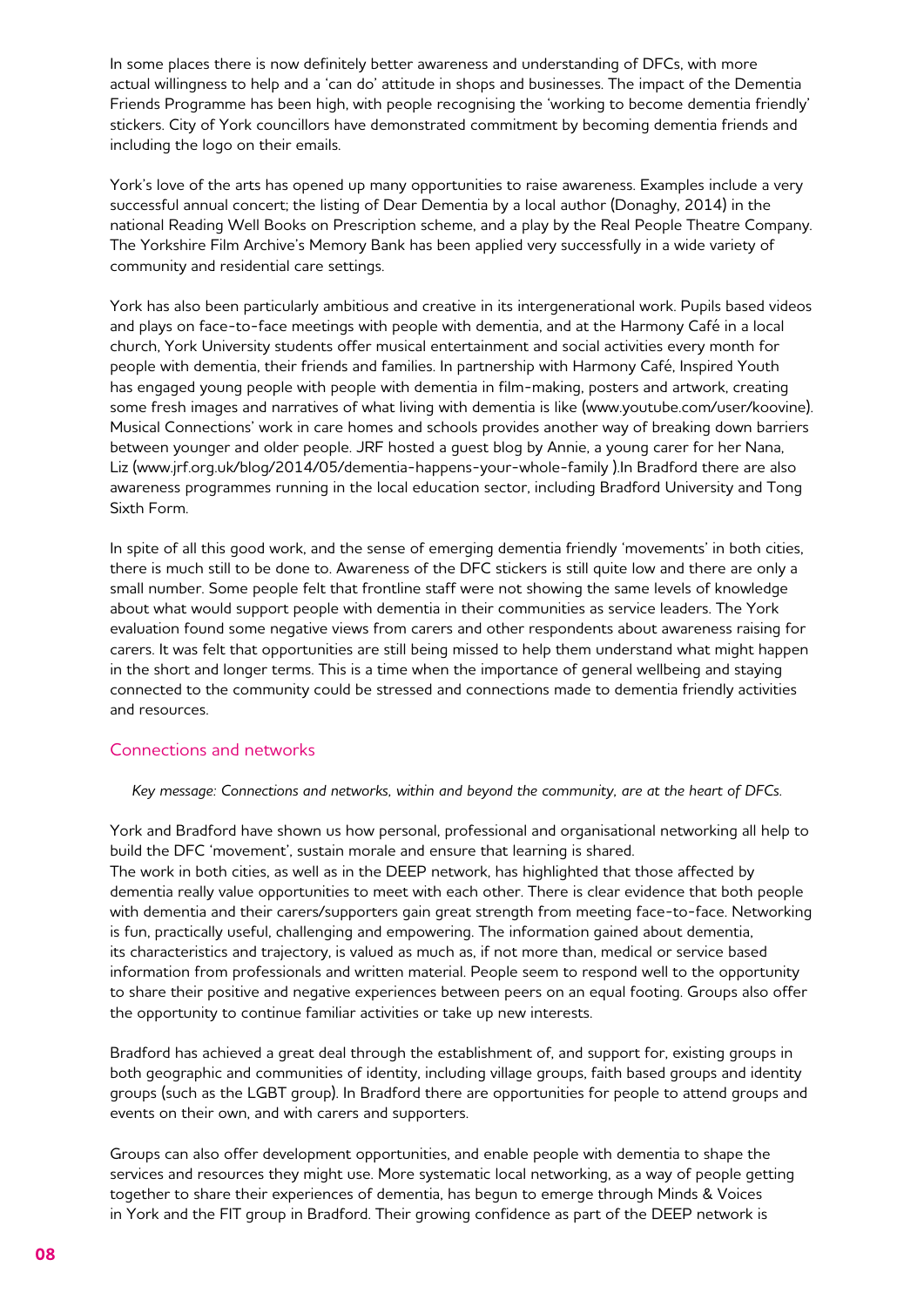beginning to influence the progress of Bradford and York DFCs, although there is scope for more challenge with decision-makers.

We know that in other places people with dementia network extensively using social media. This can be a very inclusive and liberating method of communicating for many people with dementia. There has been positive experience of the use of iPads in the JRF-funded small project work.

York has good networks, especially in the cultural, arts, sports and community sectors, and where the DFC programme has become known people with dementia can be connected to a wide range of resources. However sharing information is seen as a broad challenge, with data protection and data sharing still being a barrier to creating DFCs. Organisations need to collaborate to find a way of asking people if they can share their details across organisations in a safe but effective way. There is a sense of information being 'scattergun' and a danger of duplication because agencies and organisations are not communicating effectively. In York this sort of frustration is now being addressed by the Connect to Support website which is attempting to remove confusion and provide an information hub for public, staff and providers. Bradford is also developing a website dementiacarers.net. Being part of a wider regional, national and international movement has been significant for both programmes. JRF brings its own network of national and international contacts into the programmes to share ideas, and people with dementia and carers have connected with many others at events and conferences, learning from and challenging one another. The establishment of a national DAA, and the roll-out of regional and local DAAs, has created a network of organisations, practitioners, activists and policy-makers able to share and explore new ideas about what makes a dementia friendly community and how to work towards making it a reality.

A visit by members of the Stockport EDUCATE group to Bradford gave an early impetus to involving people with dementia in raising awareness about DFCs. FIT has since hosted an event for counterparts in York and Sheffield to explore their notions of involvement in DFCs.

York too appears to link well to the regional and national networks, with strong connections to other cities around the UK and beyond. A particular link has been made between York and Bruges, which share many characteristics.

Professional networking is also important in creation strong DFCs. This needs to be strong at all levels, but it can be bedevilled by restructuring and changes in personnel. Neighbourhoods, communities of identity, places of worship, community centres and local service centres, all provide a physical presence for networking where people can find written information and people to talk to. Some respondents did comment that there was a need for information to be more widely shared, particularly in terms of identifying where the people with dementia are, which is crucial when developing services. There is scope for more conscious and systematic networking around dementia, which is not primarily linked to the DFC programmes (the DAAs are networks or organisations committed to contributing to a DFC). There are some practical opportunities for considering how to pool information and make it more accessible and to join up information sources and make them make relevant for each stage of the dementia 'journey'. These might be care navigator roles carried out by workers or volunteers, or virtual models and apps being developed within the public health arena.

#### Community activity unearths innovation and creativity

*Key message: Local organic grassroots community activity is the bedrock of DFCs: it unearths innovation, untapped assets, unsuspected champions and creative partnerships*

Both York and Bradford DFCs have demonstrated the power of grassroots community activity, albeit using different approaches. The focus on local areas is a particular feature of the Bradford DFC programme, with a clear sense of progress in the 'early adopters'. Specific work around dementia now features in over half of all council ward assessments and action plans, representing a sustainable mainstream approach not contingent on the DFC programme. Larger towns within the Bradford district, like Keighley, Bingley and Shipley, support a range of activities and enable people to network effectively. Though the evaluators found that the ward focus has been very successful in many places, it has progressed at different speeds and with variable levels of interest. Some ward officers have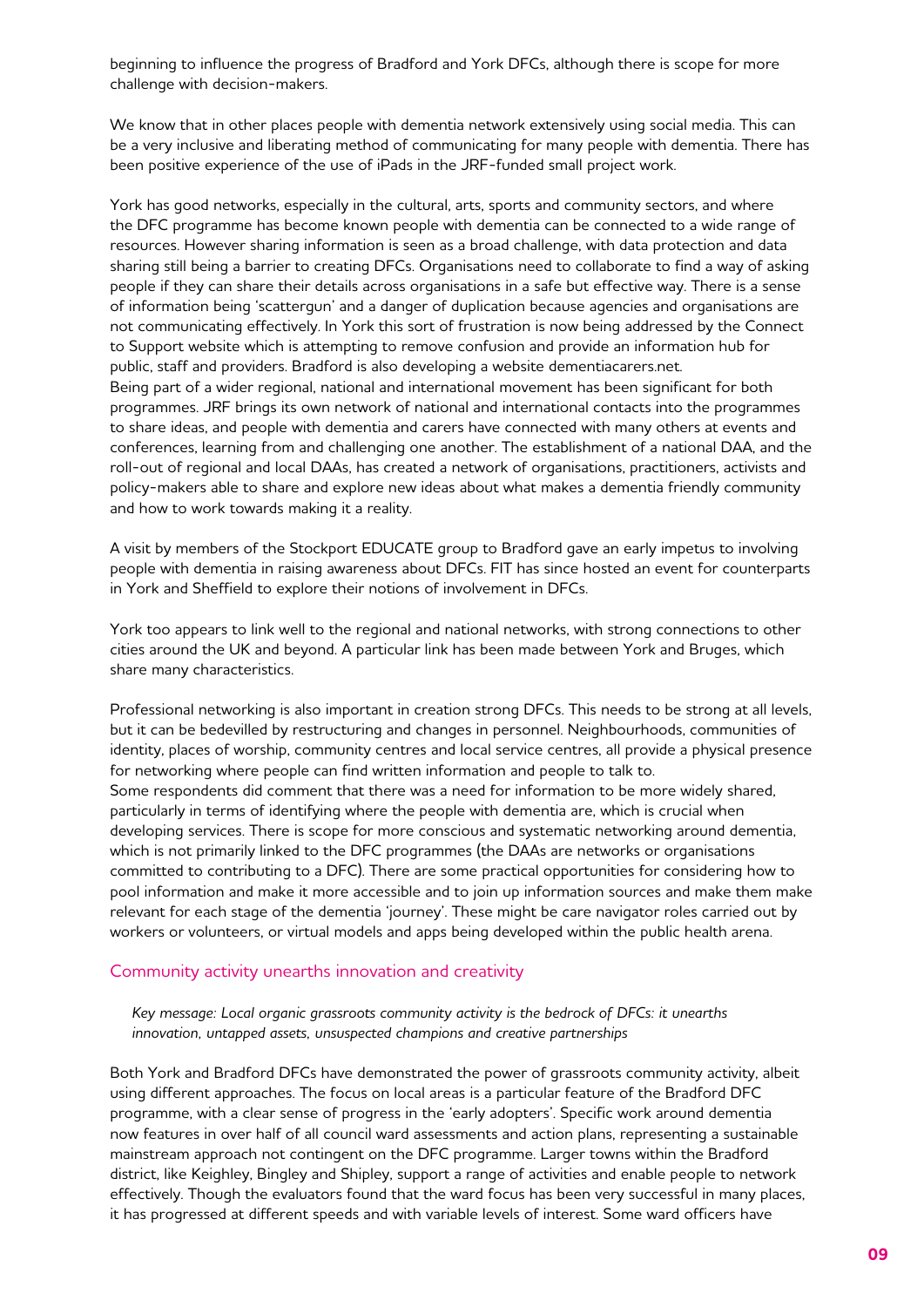

**Visitors from dementia friendly Bruges visit Bradford**

raised concerns that they might not have the time or resources to continue the dementia friendly work alongside their other responsibilities to the whole community, but community development workers have had DFCs added to their remit.

In York, the approach of encouraging 'many flowers to bloom' has led to a range of small initiatives influenced by people with dementia and carers and the JRF small grants stream has helped many of these to get off the ground. This is particularly driven by some individual and organisational 'dementia entrepreneurs' who have been supported by JRF. New services such as Getting Along which supports couples living with dementia, and My Dementia, a course for people with a new diagnosis, are demonstrating demand for early support to enable people to define how they want to live with dementia.

Faith groups have also been actively involved in both Bradford and York. As well as the work of a local Sikh Gurudwara mentioned above, the Bradford Diocese has an adviser on dementia issues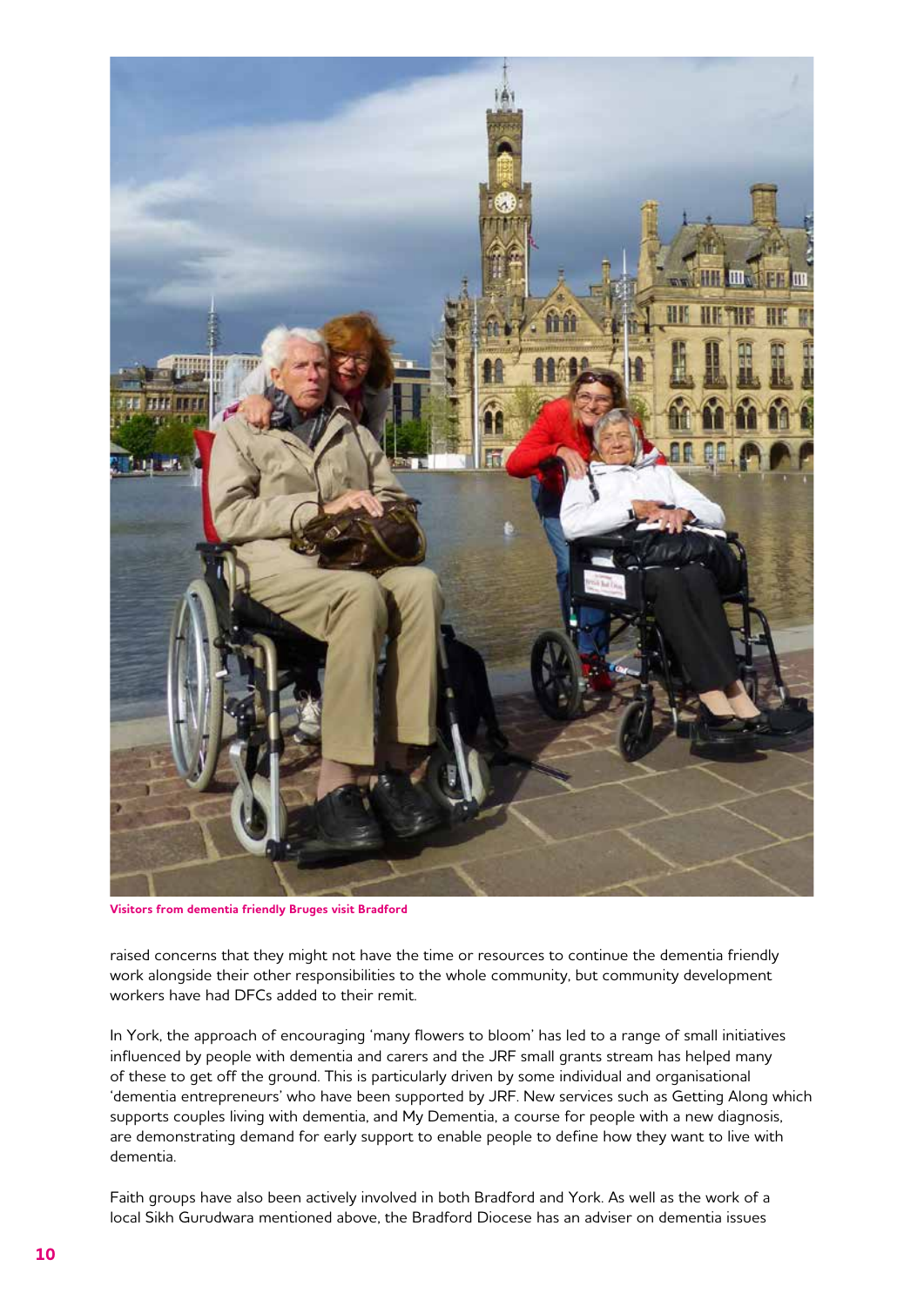within its Disability Task Group has developed four local memory clubs. West Yorkshire Methodist group has also created a dementia friendly church. In York examples of positive community leadership include the Methodist Church's support for the Aroma Café and the wider DFC work in Haxby, the Catholic Church's support for the Harmony Café, and York Minster's broad engagement in the DFC programme. However, York, with its international spiritual significance, could perhaps do even more to harness the resources of faith groups across the city.

Places and projects where people have built up relationships over time include the Harmony Café, Singing for the Brain groups, the Secret Garden (where people with dementia can enjoy the therapeutic benefits of gardening) and Food and Fun, a social event for the over 50s which includes people with dementia and their carers. Across Bradford there is a big network of wellbeing cafes, all dementia friendly and used by a lot of people with dementia as well as other older people. In these situations close friendships develop and there is a real sense of peer support and making the most of each other's strengths.

## Strategic planning and commissioning

*Key message: Community activity must be supported by strong strategic planning, commissioning and leadership for DFCs to flourish and be sustainable.* 

Both Bradford and York DFCs have highlighted the importance of health, social care and other partners working together, and with the community, to maximise the potential impact of DFCs. In spite of the current climate of austerity, there are many opportunities for public bodies to demonstrate their strategic commitment and leadership. Integrated care pilots, care navigators, joint strategic needs assessments (JSNAs), public health needs assessments, dementia strategies and health & wellbeing strategies all offer a real opportunity to demonstrate effective joint working on dementia across the health and social care system. The government's Vision for Adult Social Care emphasises the need for 'empowered people and strong communities [who] will work together to maintain independence' (Department of Health, 2010). The 2014 Care Act created a duty to provide for the wellbeing of people in need of care, and introduces a right to assessment for carers. The Act prioritises community support and is therefore positive in terms of DFCs, although it leaves unresolved the task of shifting resources from health to social care commissioners.

In York, the council has embarked on Rewiring Public Services (www.rewiringyork.com), a major transformation of adult social care which emphasises preventative work, general health and wellbeing, stronger more resilient communities, and care at home and in local neighbourhoods.

York has also recently been announced as one of 11 integrated care pilots in which health and social care commissioners agree what to do, and providers across all sectors, including private and voluntary, deliver what is commissioned. If joint forward planning to avoid crises improves, this will help York to be more dementia friendly. Dementia Forward has been commissioned to provide a 'care navigator' role to support the joining up of information at each stage of the dementia journey. The council's workforce development unit has been running awareness training continuously since 2014 and is encouraging all council employees to become dementia friends.

However, as yet connections between the DFC work in York and mainstream work on ageing, mental health and dementia are less evident: it is harder to see how the York DAA, for example, connects to and influences the partnership structures which sit under the health and wellbeing board. Despite dementia being identified as a priority issue for York in the JSNA, it is not clear how the DFC programme was considered. The perception is that the clinical commissioning group (CCG) is proving slow to invest in community schemes which might address loneliness, isolation or wider wellbeing issues. If the concept of DFCs is not integrated into the mainstream of health and social care in York, there is a risk of it being seen as peripheral and not sustained. However, at the time of writing Vale of York CCG has just published its Integrated Operational Plan (2014–19) and is appointing a new mental health (including dementia) and LD services provider. The plan includes a commitment *'to work in partnership to develop DFCs to reduce stigma and improve early diagnosis and provide support to people to live independently for as long as possible'. (www.valeofyorkccg.nhs.uk/publications/5-year-plan/).*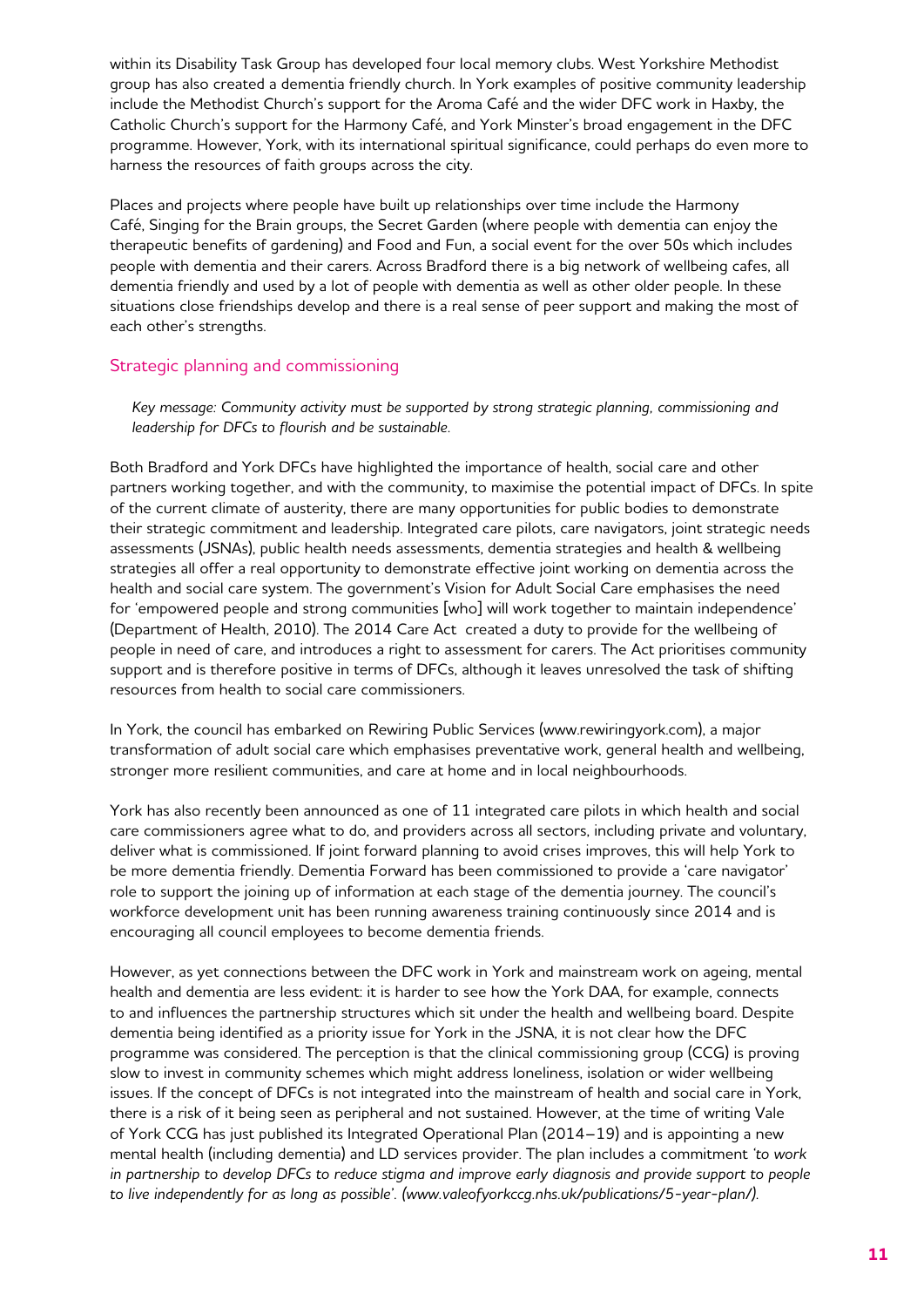Bradford has its own advisory group which oversees the work of the DFC programme, with links to Bradford DAA. Both groups also link with the Older People's Partnership Group with its position in the wider health and wellbeing board governance arrangements, and there is a clear dementia strategy and action plan. The Assistant Director for Integration and Transformation in Bradford Council's Adult Services Department is championing the council's commitment to the DFC at a senior level within the organisation, an important leadership commitment. Bradford Council has engaged ward officers in dementia friends training and newly elected members had awareness training as part of their induction after the 2015 elections. DFCs are a standing item on the agenda of the Dementia Strategy Group (DSG), which includes representation from key statutory, voluntary and private sector partners. The DSG also has close links with the DAA and with Bradford Older People's Partnership. The Bradford and District Health and Wellbeing Strategy includes dementia as a strategic priority.

Bradford CCGs emphasise, in their five year forward view, the development of models of care 'closer to home' that support people (including those with dementia/mental health needs) to live safely and with social interaction in their own homes for as long as possible (www.airedalewharfedalecravenccg. nhs.uk/wp-content/uploads/2014/08/Bradford-and-Craven-five-year-forward-view.pdf) .There is some evidence that the concept of DFCs is beginning to influence the commissioning strategies within elements of the health sector, particularly mental health.

In spite of these strategic arrangements, the evaluation suggests that the evidence of delivery is less robust than the strategic commitment to DFCs and there is an underlying concern in both cities about the impact of spending restraint on public services on the DFC programmes. The continuing focus of commissioners is on health and social care solutions, not on the personal, emotional, and social needs of people with early stage dementia. Commissioners do not yet seem to have real confidence that creating DFCs could lead to savings or improvements in the care and support of people with dementia, despite the Alzheimer's Society highlighting the difference in cost of caring for someone at home as compared to residential care (www.alzheimers.org.uk/site/scripts/documents\_info. php?documentID=2761).

In Bradford, respondents said that carers' needs assessments were not offered consistently, although there was optimism that this might change under the Care Act. Views were expressed about the inability to effectively link up services, leading to cuts in some services which had a detrimental effect on others.

Many stakeholders, volunteers and people with dementia and their carers expressed concerns about the future of the DFCs. There is an opportunity to consider, through growing awareness and the recommissioning of health and social care services, how some of the smaller innovative projects which have demonstrated their benefit could be commissioned as part of services for people with dementia. These projects not only offer more diversity, but the opportunity for people with dementia themselves to decide what kind of communities they would like Bradford and York to be.

People who are diagnosed with dementia early are often keen to continue working or to take up volunteering, but the evaluations found little evidence of proactive working practices outside JRF, a few local firms and the Aroma café. However, the recent launch of the Alzheimer's Society Toolkit for Employers (Alzheimer's Society, 2015) is a key step forward nationally and York DAA is offering free training and support for employers to develop an action plan. There are specific opportunities during commissioning and procurement to consider which community services could be run by people with dementia, or use people with dementia as volunteers.

## The role of health providers

*Key message: Both primary and secondary health providers have a vital role to play in supporting social inclusion*

The work in both Bradford and York has highlighted the central role of health providers in supporting the social movement of DFCs and the inclusion of people with dementia. But to achieve this, there must be greater understanding of the social model of disability as it applies to dementia (Thomas and Milligan, 2013) and of connections from the 'health' system into the 'social and community' system.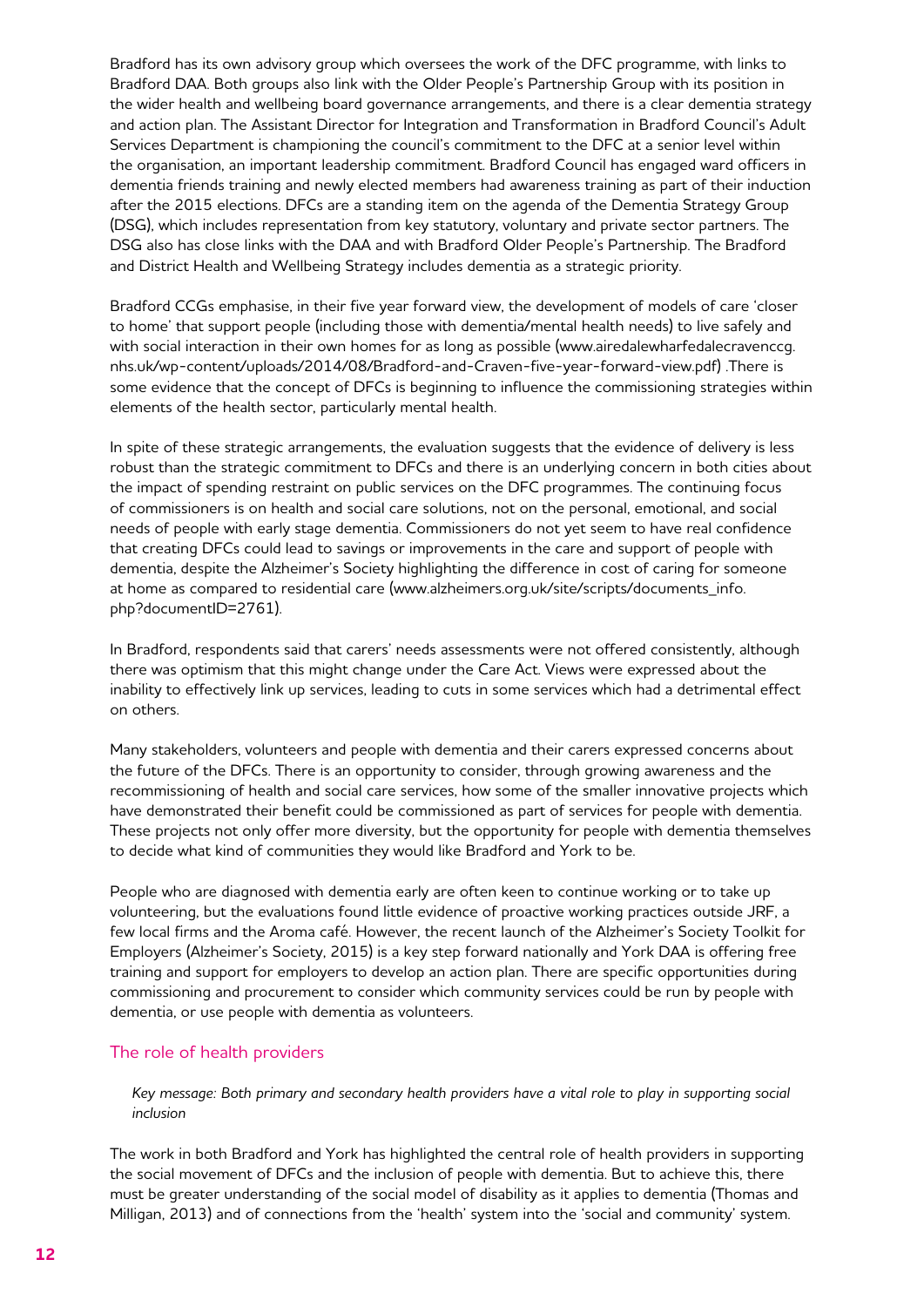| Cornerstone     | Key issues                                                                                                                                                                         | <b>Alzheimer's Society recognition</b><br>scheme criteria                           |
|-----------------|------------------------------------------------------------------------------------------------------------------------------------------------------------------------------------|-------------------------------------------------------------------------------------|
| Place           | All aspects of a person's home environment                                                                                                                                         | A good physical environment                                                         |
|                 | Their neighbourhood                                                                                                                                                                | Appropriate transport                                                               |
|                 | Access including transport                                                                                                                                                         | Maintaining independence by delivering<br>community based solutions.                |
| People          | How carers, families, friends, neighbours,<br>health and social care professionals<br>(especially GPs) and the wider community<br>respond to and support people with<br>dementia.  | Challenging stigma and building<br>awareness                                        |
|                 |                                                                                                                                                                                    | Empowerment and recognising the<br>contribution of people with dementia             |
|                 | How people with dementia themselves<br>engage in, influence and help to create<br><b>DFCs</b>                                                                                      | Shaping communities around the views<br>of people with dementia                     |
| Resources       | Are there sufficient services and facilities for<br>people with dementia?                                                                                                          | Early diagnosis<br>Personalised and integrated care as the                          |
|                 | Are they appropriate to their needs and                                                                                                                                            | norm                                                                                |
|                 | supportive of their capabilities?<br>How well can people use the ordinary<br>resources of the community?                                                                           | Maintaining independence by delivering<br>community based solutions                 |
|                 |                                                                                                                                                                                    | Businesses and services that respond to<br>people with dementia.                    |
| <b>Networks</b> | Do those who support people with dementia<br>communicate, collaborate and plan together<br>sufficiently well to provide the best support<br>and to use people's own 'assets' well? | Shaping communities around the views<br>of people with dementia and their<br>carers |
|                 |                                                                                                                                                                                    | Befrienders helping people to engage<br>with everyday life                          |

#### **Table 1: The four cornerstones and the Alzheimer's Society recognition criteria**

First, there are strong expectations that GPs diagnose earlier and more consistently – and a sense that this is starting to happen. Bradford has seen a marked improvement in dementia diagnosis rates and referrals to memory clinics, and almost all those identified are being properly referred to 'memory clinics' for the help they need (NHS Bradford City Clinical Commissioning Group, 2014). However there is a perception that some GPs still avoid referring for diagnosis for as long as possible – and the evaluation highlighted concerns about continuing differences in the rate of diagnosis of South Asian people with dementia compared with the White British population, restricting access to culturally appropriate support . Similar inconsistencies were reported in York.

Second, there is a clear opportunity for GPs, consultants and memory clinics to link in to DFCs, and to connect those who are newly diagnosed with what is on offer, potentially through social prescribing (connecting people to non-medical sources of support). The role of primary care as a focal point of information and referral also needs to be more consistent. In both cities there was a sense of inconsistency, and of a tendency to refer into health services, without a wider assessment of the personal, social and community needs of a person with dementia. What this means is that there is a continued emphasis on medicines and NHS treatment for individuals rather than a wider commissioning of DFCs which might result in better quality of life even if the progress of dementia cannot be slowed. This reluctance to connect the health system to the social and community system means that the longer term investment in DFCs is not yet happening and there is little sign of significant transfer of resources from health into the community. It is suggested that more can be done to raise awareness among GPs of the concept of a DFC, to see a person with dementia as a whole person and to prioritise continuing general health and wellbeing and social connectedness as well as specific treatment and support for dementia symptoms. The overall low number of formal social prescriptions is a missed opportunity to support general health and wellbeing, confidence and quality of life.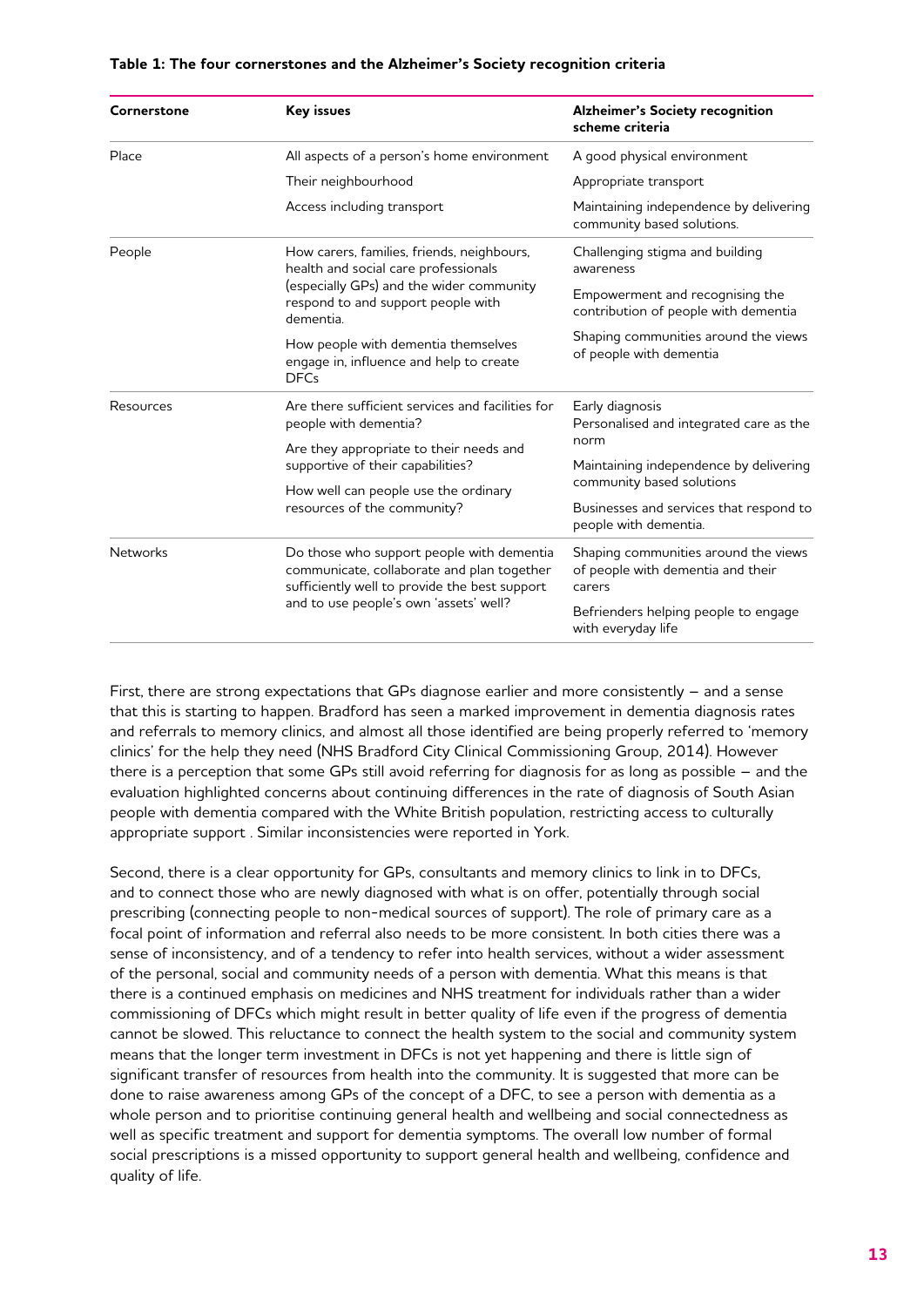But there are opportunities for change. Vale of York CCG is working with Dementia Forward to develop awareness among GPs and practice staff of the range of dementia services on offer. In Bradford there is a strong team of dementia advisors and dementia support workers who offer support on diagnosis and also in the longer term. HALE (Health Action Local Engagement), Bradford Council and the three Bradford CCGs, have developed a dementia self-care pack to help GPs direct people with dementia to a range of support organisations (www.haleproject.org.uk/documents/ DementiaSelfCarePack.pdf). However, it is not clear how widely or consistently this is used.

Secondary health care also has a vital role to play in DFCs. Poor dementia awareness, for example in reception staff, can result in very negative and stressful experiences for people with dementia who suddenly find themselves in hospital. However there has also been some impressive work in local hospitals. York Hospital has developed dementia friendly environments not only in several acute wards, but also in patient services such as shops and the chaplaincy. The hospital acknowledges that the DFC agenda has given the activity a real push and has illustrated that dementia affects the whole hospital. The preventative benefits of DFCs are also acknowledged in terms of helping to prevent or delay the need for acute care. Both Bradford hospitals (Bradford Royal Infirmary (BRI) and St. Luke's) have taken a lead. BRI refurbished two dementia wards and was the first to receive dementia friendly recognition. The redesign of St. Luke's Hospital's public areas has included clearer signage, better use of colour and light, and two dementia gardens. Both sites use the forget-me-not symbol in patients' case notes and above their beds (with the permission of the patients and relatives) to enable staff to plan their care accordingly. The Teaching Hospitals NHS Trust has also consulted the Bradford DFC Programme's focus group on its new finger food menu. All this work is being embedded in the organisation via the hospital's dementia champions and is included within the trust's strategy. Similar work has taken place at Airedale Hospital, with environmental improvements including clearer signage, and a colour coded wayfinding scheme. Airedale Hospital has adopted the Butterfly Scheme and is developing a Butterfly Room in A&E for people with dementia.

## **Conclusions**

The practical work of creating DFCs in York and Bradford has enabled many ideas and approaches to be tested in the complexities of the real world. Many have been very successful, some have struggled.

We know that the active, meaningful engagement of people with dementia and their families is fundamental, and must be encouraged, resourced and nurtured. DFCs must seek to engage with, and achieve equity for, all people with dementia, whatever their circumstances, and the practical barriers to inclusion must be addressed if normal lives are to be continued. All these are, fundamentally, human rights issues – and these rights must be recognised and promoted if real inclusion is to be achieved.

Both cities have also demonstrated the importance of awareness raising, training and positive media coverage. Changing attitudes and improving understanding are fundamental – but it is a long journey. Connections and networks, within and beyond the community, facilitate the sharing of information, enthusiasm and ideas – but they also need resourcing so they are sustainable.

Local grassroots community activity is the bedrock of DFCs: it unearths innovation, untapped assets, unsuspected champions and creative partnerships. Without this approach, the movement would lack energy and personal commitment. But this activity must be supported by strong strategic planning, commissioning and leadership if DFCs are to flourish and be sustainable. Both primary and secondary health providers have a vital role to play in supporting social inclusion.

There is no strict template for a DFC. Each community must develop its own approach, based on its unique cultural, geographical, spiritual and human assets. York and Bradford have shown us how this can be done.

However the four cornerstones (Crampton, *et al*., 2012) of people, places, networks and resources, offer a simple and helpful framework, as do the Alzheimer's Society recognition criteria (Alzheimer's Society in Partnership and Dementia Action Alliance, 2013). Table 1 maps these against each other.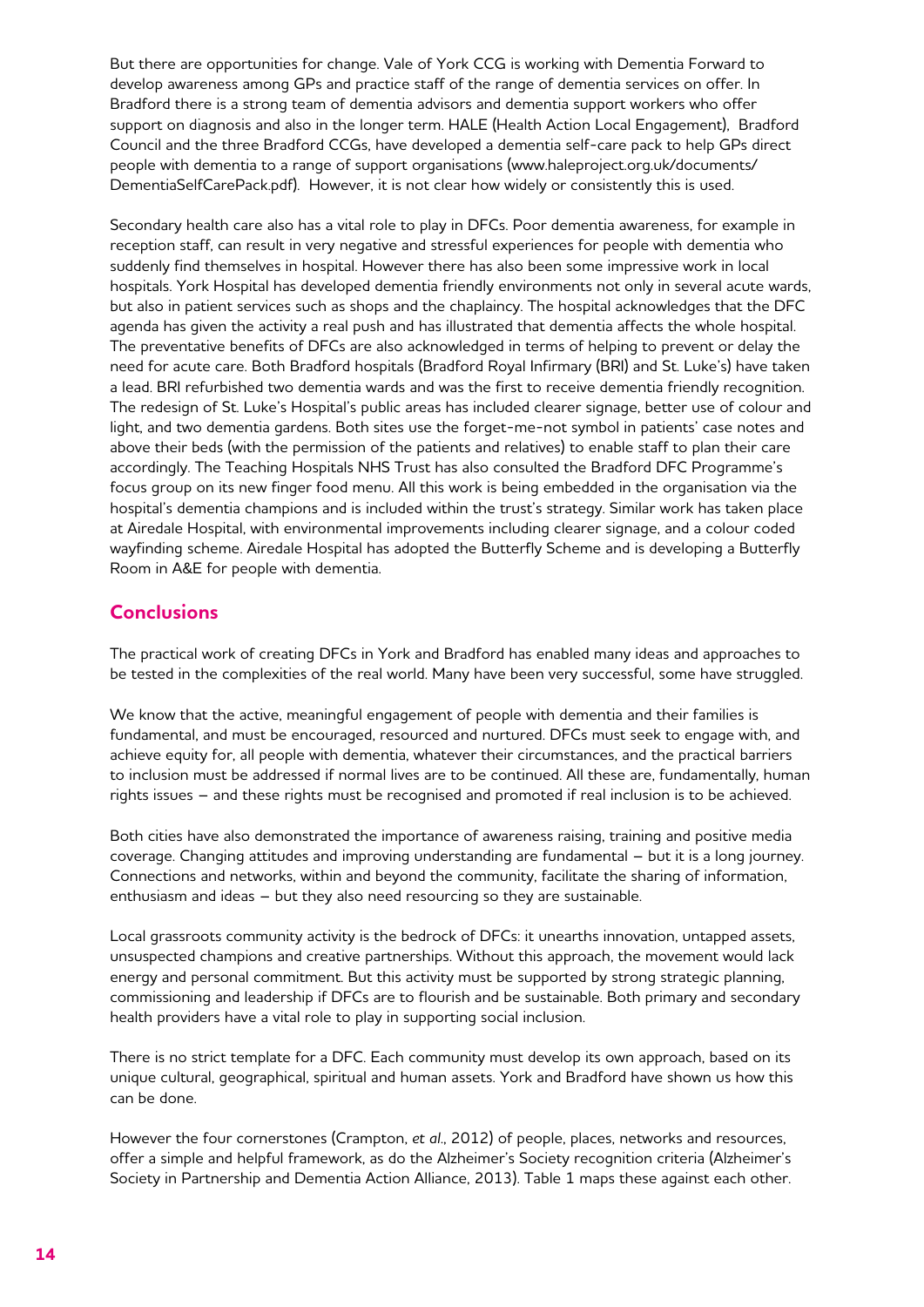Both cities have demonstrated real achievement in all these areas. The evaluators identified Bradford's key strengths as its local focus, addressing diversity and inclusion, supporting and networking between groups, business engagement with key players and in certain locations, and impacting on the strategic partnership agenda. Areas of opportunity for further development are the empowerment of people with dementia to really influence how DFCs develop, challenging the consistency of support and provision across the district, and widening the impact on more mainstream resource areas including leisure and culture.

York DFC's specific strengths have been in widening awareness and providing basic training, focusing on intergenerational work, developing dementia friendly businesses and organisations, drawing on cultural and community assets, and putting people with dementia at the heart of the programme. Awareness and training are becoming more embedded into the flow of life in York, with many more training opportunities and positive media coverage. It is positive to see more schools and young people engaged. Keeping people with dementia at the heart of future work is critical, and the net needs to continue to widen to include more people in more parts of the city. The biggest opportunity for York is in its chance to join up health and social care and to commission for the wellbeing of people with dementia in partnership with a wider range of organisations. The focus also needs to be on support for carers, and information and communication.

In both cities the influence on local perceptions and understanding of the experience of living with dementia has been strong. A sense of inclusion for people with dementia is developing, and local political support is very strong in some areas. There is now high level corporate support across public sector partners, although this has been slower to secure than had been hoped. Organisations that have embraced the DFC programmes have seen the benefit, primarily in good customer relationships and fulfilling corporate social responsibility obligations. Some small companies, like local legal firms, can see the marketing benefits in engaging with people with dementia and their carers, and larger companies have promoted their experience nationally as good practice in dementia awareness and improved customer service. Even so, awareness is still concentrated among those 'in the know' and a real understanding of what DFCs means is not widespread.

For some people with dementia and their carers, involvement in the programmes has been transformational. It has increased insight into their own dementia and enabled the confidence to live the life they want. Networking has improved information and access to services for people with dementia, and sharing experience has encouraged individuals to seek out support or to ask for something different.

If DFCs like Bradford and York are to be a reality for the future, they now need to be developed into long-term programmes. Making a DFC part of everyday life requires mainstream change, from the bottom up and from the top down. While the key custodians are people with dementia, their carers and supporters, this is a movement which needs wide ownership among partners across the public, private and voluntary sectors, and indeed, among the public as a whole. It will be a long journey, but there are already indications of the huge gains to be made.

## **About this paper**

The evaluations, commissioned by JRF, were undertaken by a consortium led by Dean Knight Partnership Ltd. Their aim was to enhance learning about the process of developing and supporting DFCs, inform future work in this area and share learning with other organisations. The fieldwork for the two separate evaluations was carried out in 2014 using a range of approaches including face-toface and telephone in-depth interviews with individuals, an online questionnaire, and observation of a variety of meetings. Philly Hare is Programme Manager of the JRF Programme Dementia without Walls and Janet Dean led the two evaluations.